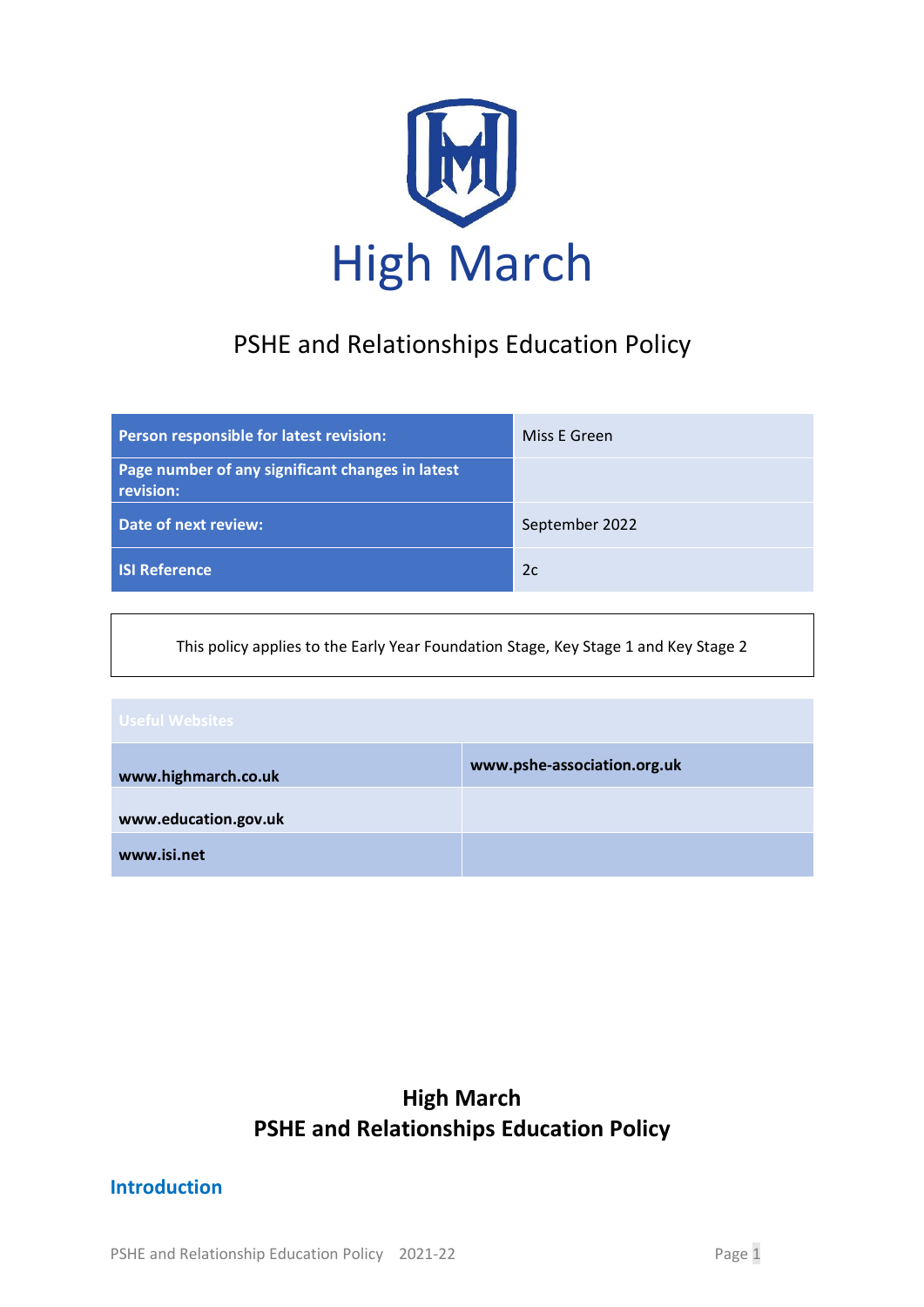High March's approach to Personal, Social, Health and Economic (PSHE) education, which includes Relationships Education, reflects the school's aims and ethos. It prepares pupils for the contemporary world and enhances a sense of their cultural identity, whilst fostering positive attitudes and encouraging respect for other people, paying particular regard to the protected characteristics set out in the Equality Act (2010). These are Age, Disability, Gender, Gender reassignment, Marriage and civil partnership, Pregnancy and maternity, Race, Religion or belief or Sexual orientation.

PSHE and Relationships Education offers children the opportunity to become confident, healthy, independent and responsible citizens. It is important for pupils to learn about themselves as developing and changing individuals and to encourage them to play a positive role in contributing to the life of the school and the wider community. It helps to develop the children's knowledge, skills and attributes they need to manage their lives, to stay healthy and safe, now and in the future. Our Relationships Education programme is an integral part of our whole school PSHE education provision.

The School recognises its responsibility to promote the spiritual, moral, cultural, mental and physical development of its pupils. To embrace the challenges of creating a happy and successful adult life, pupils need knowledge that will enable them to make informed decisions about their wellbeing, health and relationships and to build their self-efficacy. Pupils can also put this knowledge into practice as they develop the capacity to make sound decisions when facing risks, challenges and complex contexts. Everyone faces difficult situations in their lives. PSHE and relationships education can support young people to develop resilience, to know how and when to ask for help, and to know where to access support.

This Policy takes into account the DfE statutory guidance 'Relationships Education, Relationships and Sex Education and Health Education' (June 2019). It has been developed in line with the PSHE Association guidance and following consultation with the Directors, Headmistress and staff and communication with the parent and pupil body. It is also underpinned by the stated school aim that High March promotes a Christian ethos and Christian values, whilst respecting other faiths and traditions, but remains non-denominational in its admissions policy and teaching. Each individual is encouraged to develop friendly and informal relationships within a structured and disciplined routine.

## **Aims**

'PSHE education equips pupils with the knowledge, understanding, skills and strategies required to live healthy, safe, productive, capable, responsible and balanced lives. It encourages them to be enterprising and supports them in making effective transitions, positive learning and career choices and in achieving economic wellbeing. A critical component of PSHE education is providing opportunities for children and young people to reflect on and clarify their own values and attitudes and explore the complex and sometimes conflicting range of values and attitudes they encounter now and in the future.

PSHE education contributes to personal development by helping pupils to build their confidence, resilience and self-esteem, and to identify and manage risk, make informed choices and understand what influences their decisions. It enables them to recognise, accept and shape their identities, to understand and accommodate difference and change, to manage emotions and to communicate constructively in a variety of settings. Developing an understanding of themselves, empathy and the ability to work with others will help pupils to form and maintain good relationships, develop the essential skills for future employability and better enjoy and manage their lives.' *(PSHE Association)*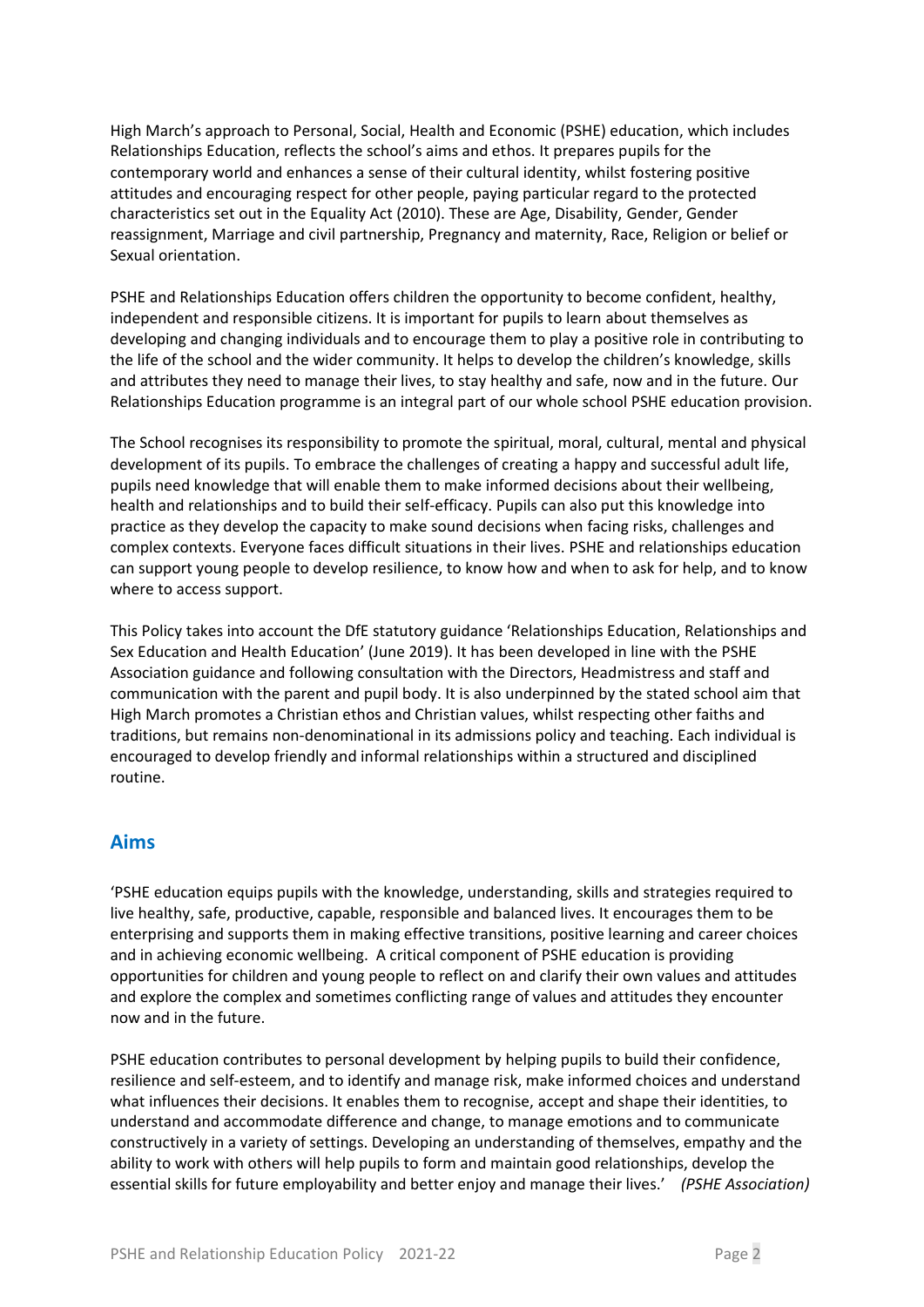The aims of PSHE at High March are to help the children to:

- develop the knowledge, skills and understanding to lead confident, healthy, independent lives and to become informed, active, responsible citizens
- have an awareness of the British values of Democracy, the rule of law, Individual liberty, Mutual Respect and tolerance of those with different religions and beliefs, and what it means to live in this country today
- understand, respect and live by the School Values of kindness and friendship
- build a resilience to radicalisation and to be able to identify and challenge extremist views
- recognise their own self-worth, work well with others and become increasingly responsible for their own learning and actions
- encourage discussion and debate whilst ensuring that teachers' personal opinions do not lead to a biased viewpoint
- develop strategies to support good mental health and a sense of wellbeing
- reflect on their own experiences and understand how they are developing personally and socially
- Talk about the lives of people around them and their roles in society
- understand and respect our common humanity, diversity and differences
- form effective, fulfilling and respectful relationships
- be aware of acceptable and unacceptable actions in relationship to themselves and others
- become independent and responsible members of the school and wider community
- become positive and active members of a democratic society
- tackle many of the spiritual, moral, social and cultural issues that are all part of growing up
- Show resilience and perseverance in the face of challenge
- Manage their own needs
- enjoy learning the subject

The aim of Relationships Education is to put in place the key building blocks of healthy, respectful relationships, focusing on family and friendships, in all contexts, including online. This will sit alongside the essential understanding of how to be healthy, both physically, emotionally and mentally. Through the provision of high quality, evidence-based and age-appropriate teaching, the school aims to prepare pupils for the opportunities, responsibilities and experiences of adolescence and adult life. It seeks to provide a safe and stimulating environment which, in partnership with parents and the wider community, will enable pupils to learn about moral, physical and emotional development.

This starts with pupils being taught about:

- what a relationship is (developing positive relationships, including online)
- what friendship is (promoting healthy friendships)
- what family means and who the people are who can support them
- how to take turns
- how to treat themselves and others with kindness, consideration and respect
- the importance of honesty and truthfulness
- positive emotional and mental wellbeing
- permission seeking and giving and the concept of personal privacy
- establishing personal space and boundaries, showing respect and understanding
- the differences between appropriate and inappropriate or unsafe physical, and other, contact (these are the forerunners of teaching about consent, which takes place at secondary)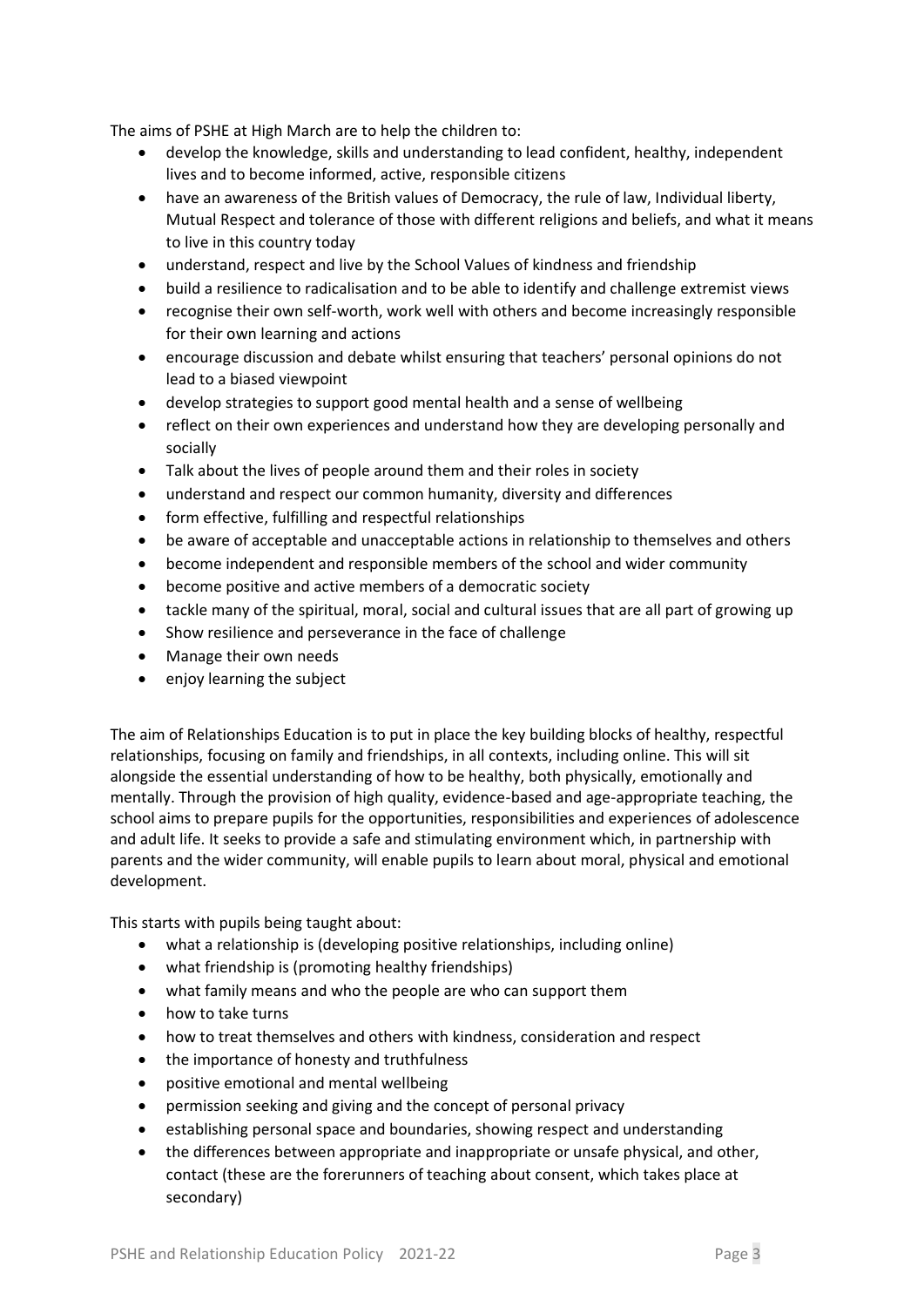Through Relationships Education, we teach pupils the knowledge they need to recognise and to report abuse, including emotional, physical and sexual abuse. This focuses on boundaries and privacy, ensuring young people understand that they have rights over their own bodies. This also includes understanding boundaries in friendships with peers and also in families and with others, in all contexts, including online. Pupils are taught how to report concerns and seek advice when they suspect or know that something is wrong. At all stages we balance teaching children about making sensible decisions to stay safe (including online) whilst being clear it is never the fault of a child who is abused and why victim blaming is always wrong. These subjects complement Health Education and as part of a comprehensive programme and whole school approach, this knowledge can support safeguarding of children.

## **Roles and Responsibility**

## **The Headmistress**

• To be responsible for ensuring that PSHE and Relationships Education is taught consistently across the school.

## **Heads of Upper School/Junior House/Deputy Head (Teaching and Learning)**

- To monitor the efficacy and impact of the PSHE and Relationships Education curriculum
- To help fulfil the aims of the PSHE and Relationships Education policy by embedding them in the wider curriculum and daily school life

## **PSHE Head of Department**

- To lead the PSHE and Relationships Education curriculum and keep abreast of developments
- To support members of staff in the delivery of the subject
- To review and update the Policy on an annual basis and in line with DfE and ISI requirements

## **Form Teachers**

- To deliver PSHE and Relationships Education in a sensitive way
- To model positive attitudes to PSHE and Relationships Education
- To monitor pupil progress
- To regularly meet pupils in Form Teacher 'Tutorials' (See below)
- To respond to the needs of individual pupils and ensure that all pupils are able to participate fully in lessons regardless of ability or special educational needs and/or disability
- To ensure that they remain impartial when discussing personal, political or religious beliefs so their attitudes do not influence their teaching

## **Pupils**

• To engage fully in PSHE and Relationships Education and, when discussing issues related to these subjects, treat others with respect and sensitivity

## **Parents**

- To support the school's approach to PSHE and Relationships Education
- To help their children cope with the emotional and physical aspects of growing up, taking into account their physical and mental wellbeing
- To support the development of their child's understanding of relationships

## **Procedures**

Relationships Education is not taught in isolation. It is rooted in our PSHE programme, and the Science curriculum and it is supported by the school's ethos. Lessons are accessible to all pupils including those with special educational needs and disabilities. PSHE is taught as a timetabled lesson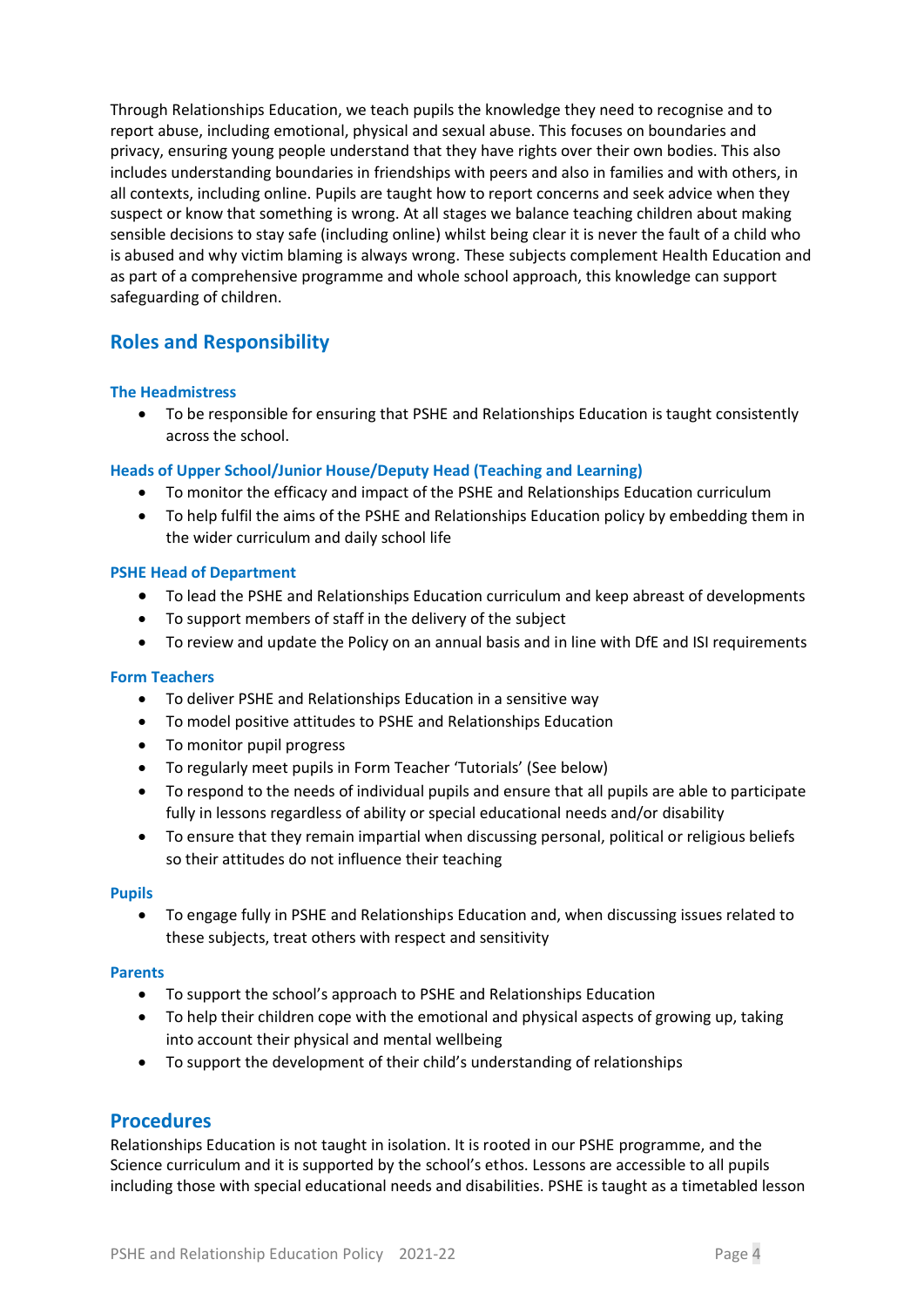at High March from Years 1 to 6 and is delivered by form teachers. All classes have one 30-minute lesson per week. In Foundation Stage it is incorporated throughout all lessons, often linking to our school core values of 'Kindness and Friendship'. There are cross curricular links in Religious Studies, Science, Physical Education, assemblies and Circle time.

### **Form Teacher 'Tutorials'**

It is important for children to have opportunities to speak regularly about pastoral issues. As of October 2021, form staff at Upper School select two children to stay behind during Tuesday Hymn Practice for a 'Tutorial'. In a Tutorial, pupils meet and talk with their form teacher. It is a good opportunity for pupils to talk and staff to ask about school, home, friendships and other pastoral matters. There may be times when specific children are invited to attend a Tutorial, based on pastoral needs, but form teachers will see every child at least once each term.

Children are also able to request a tutorial, if they feel it necessary. Teachers will record notes from the tutorial on 'Engage'.

#### **Delivery**

All form tutors are familiar with this policy and the syllabus and will be prepared to support pupils and answer direct questions as appropriate. The School is committed to employing active learning methods which involve pupils' full participation. It is essential that we help pupils develop confidence in talking, listening and thinking about relationships. Ground rules will be established with each class before Relationships Education lessons to create a safe environment for both teacher and pupils.

#### **Dealing with questions**

Children of the same age may be developmentally at different stages, leading to different types of questions or behaviours. Some questions may be better dealt with on a one-to-one or small group basis, rather than the whole class. Teachers will be supported and prepared for the unexpected, for example:

- the ground rules should be referred to if a question is too personal
- if a teacher does not know the answer to a question, they should acknowledge this and research it later
- question boxes may be used so pupils may ask a question without having to do so publicly
- if a teacher feels that a question is too explicit, is too advanced for a pupil, is inappropriate for the whole class or raises any safeguarding concerns, the teacher should acknowledge the question and deal with it on an individual basis. The teacher will inform parents about any issue or question that he/she feels needs to be followed up at home unless that matter raises safeguarding concerns when advice will first be sought from the DSL
- if a teacher is concerned that a child has disclosed any matter which raises a safeguarding concern, they should follow the school's Safeguarding and Child Protection Policy and make a report to the DSL immediately

Staff members are aware that views around Relationships Education issues are varied. However, while personal views are respected, all issues are taught without bias using KAPOW Primary. Topics are presented using a variety of views and beliefs so that pupils are able to form their own, informed opinions but also respect that others have the right to a different opinion.

## **Right to Withdraw**

**In line with the DfE guidance, there is no right for parents to withdraw their child from Relationship Education or Health Education (which includes learning about the changing adolescent body and puberty).**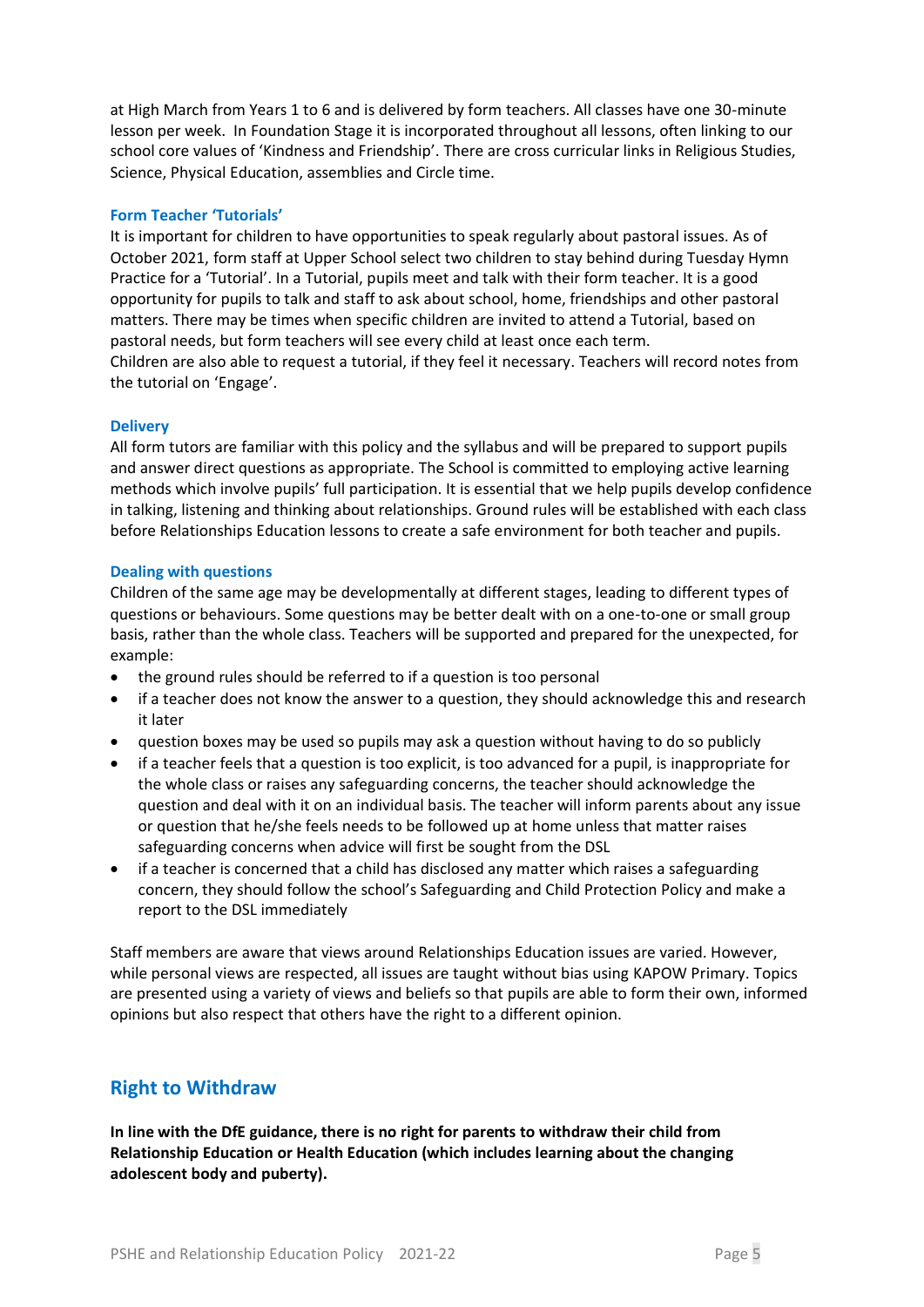## **Curriculum and Design**

Leading on from the EYFS framework, the KS1 and KS2 curriculum provision for PSHE (see Appendix 2) adopts a whole school approach and is based around three core themes:

- Health and Wellbeing
- Relationships
- Living in the wider world

Opportunities to cover the Programme of Study include:

- Discrete curriculum time of a regular PSHE lesson
- Relationship Education programme
- Teaching PSHE through and in other subjects/curriculum areas
- PSHE activities and school events
- Pupil Council
- Responsible Use Policy for Pupils
- SMSC policy
- Sustainability teams (Eco Committee and JRSOs) to promote green issues
- Assemblies and church services
- Charity work
- Trips and outings
- Line leaders, book monitors and other pupil jobs within the form group
- Links with the local community, external agencies and a range of visitors

A whole school approach is effective because pupils' personal and social development is influenced by many aspects of school life. The provision for PSHE will therefore play a central part in the cycle of whole school curriculum planning and development.

#### **Early Years Provision**

PSHE is embedded in all that we do. We fulfil the objectives set out in the Early Years Framework and the relevant aspects support the aim of developing a child's personal, emotional and social development as set out in the framework. Citizenship education is also supported in the Reception classes where the children are encouraged to develop their 'knowledge and understanding of the world'.

## **Safeguarding and Confidentiality**

The best interests of the child are our main concern. Children have a right to expect school to be a safe and secure environment. Teachers need to be aware that effective Relationships Education can lead to disclosures from pupils, often unintentionally, that raise child protection concerns. Key points to be aware of are:

- 1. The school has in place a Safeguarding and Child Protection policy and a Confidentiality policy
- 2. Teachers can never offer or guarantee unconditional confidentiality
- 3. Any visitor from an outside agency involved with pupils in Relationships Education will be made aware of the confidentiality rules and whom to approach on the staff with concerns.

#### **Assessment**

There are two broad areas for assessment in PSHE and Relationships Education:

1. Pupils' knowledge and understanding, for example, information on health, understanding of rules, understanding of health and safety procedures, and the meaning of ideas including democracy.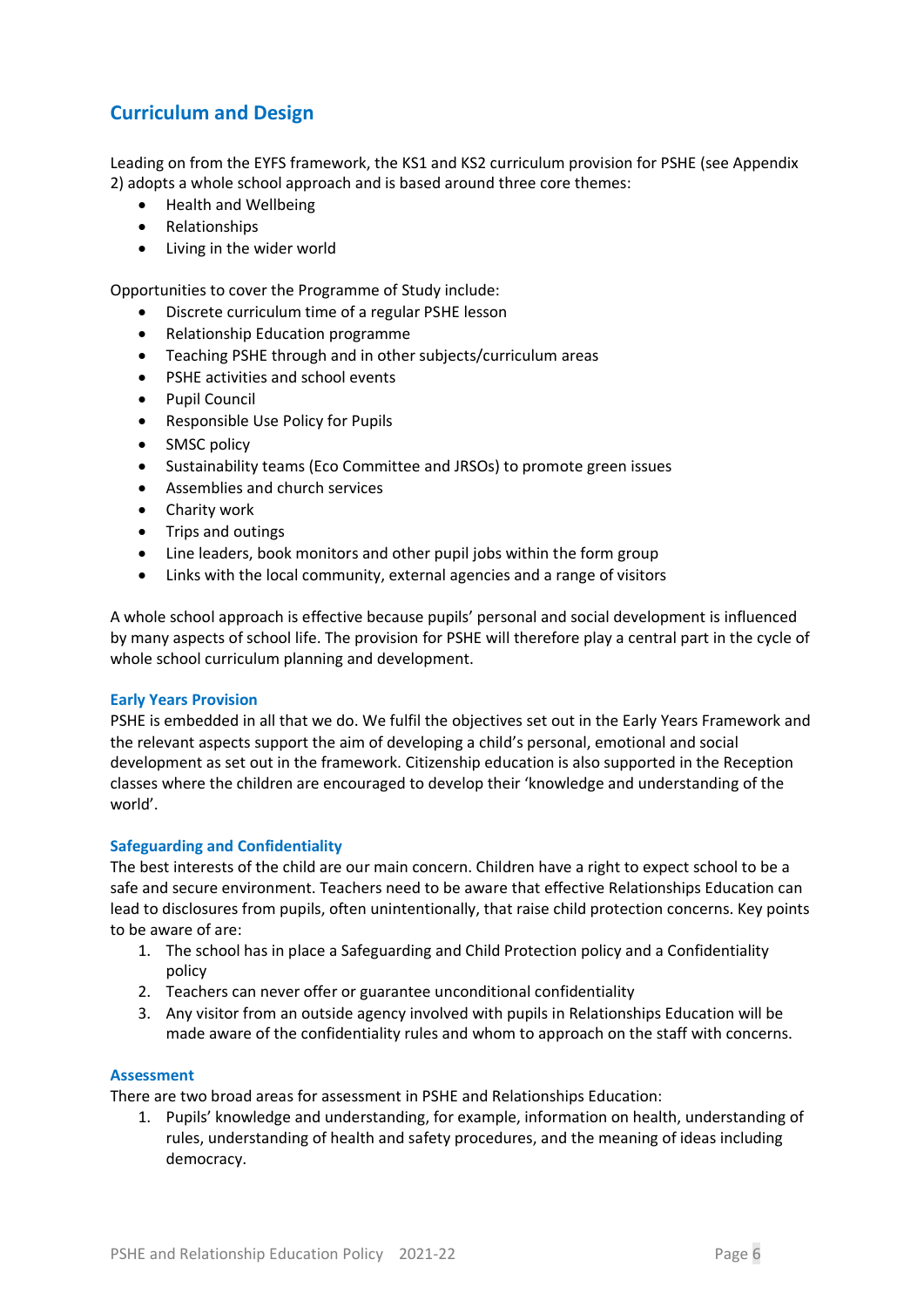2. How well children can use their knowledge and understanding in developing skills and attitudes, for example through participating in discussions, group tasks and activities, managing conflict, making decisions and promoting positive relationships. Clearly defined learning outcomes assist the assessment process.

In addition, we use the GL Pupil Attitudes to Self and School (PASS) survey to help us understand our pupil's attitudes to themselves and to learning and identify pupils in need of further support. PASS identifies a child's perceived learning capability, enabling us to respond to self-esteem issues and address potential barriers to learning by putting in place appropriate interventions.

## **Vocabulary**

It is important to outline the correct terms and vocabulary used within PSHE and Relationships Education lessons to ensure continuity at school and home. The vocabulary list (appendix 3) is broken down into Year groups. Having the correct terminology is an important tool for children which enables them to express themselves properly. Children should not use vocabulary that is inaccurate or offensive. There are many words surrounding the PSHE and Relationships curriculum that may have negative connotations or be misunderstood by pupils. We encourage children to always use the correct terminology and encourage parents to reinforce this at home.

## **Monitoring**

PSHE and Relationships Education is monitored and reviewed annually by the Head of Department and Senior Leadership Team. Staff across High March meet regularly to review and discuss developments relating to the PSHE and Relationships Education curriculum.

## **Legislation**

This policy bears due regard to the following statutory guidance and documents:

- DfE Statutory guidance 'Relationships Education, Relationships and Sex Education Relationships Education and Health Education' (June 2019)
- Education Act (2002)
- DfE 'Mental Health and Behaviour in Schools' (November 2018)
- Education and Inspections Act (2006)
- Equality Act (2010)
- Supplementary Guidance SRE for the 21st century (2014)
- Keeping Children Safe in Education Statutory safeguarding guidance (2021)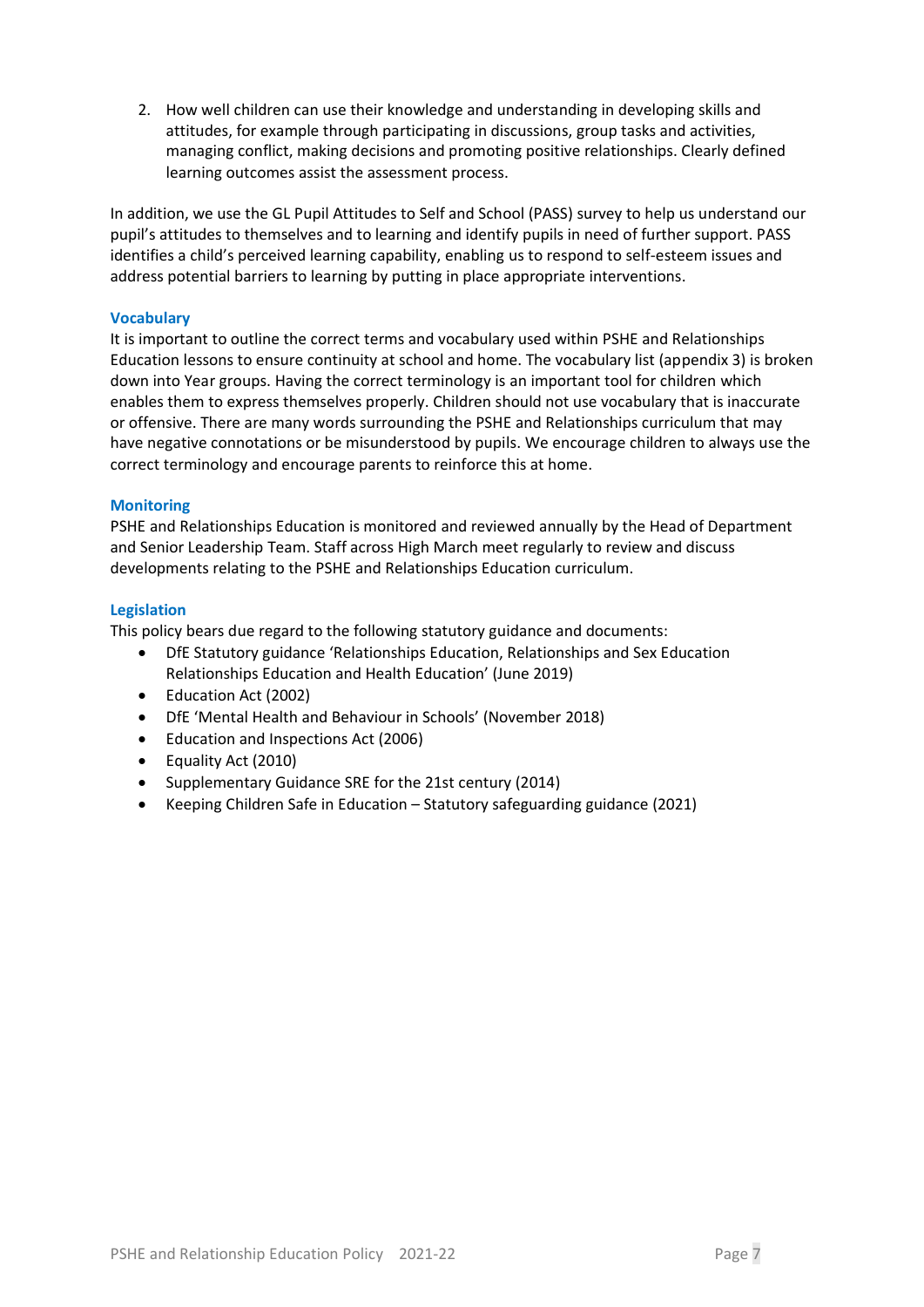## **Appendix 1**

## **DfE 'Relationships Education, Relationships and Sex Education (RSE) and Health Education' Areas of Focus**

By the end of primary school pupils should know:

| <b>Theme</b>                                     | Detail                                                                                                                                                                                                                                                                                                                                                                                                                                                                                                                                                                                                                                                                                                                                                                                                                                                                                                                                                                                                                                                                                                                                                                                                                                                                                                                              |  |  |
|--------------------------------------------------|-------------------------------------------------------------------------------------------------------------------------------------------------------------------------------------------------------------------------------------------------------------------------------------------------------------------------------------------------------------------------------------------------------------------------------------------------------------------------------------------------------------------------------------------------------------------------------------------------------------------------------------------------------------------------------------------------------------------------------------------------------------------------------------------------------------------------------------------------------------------------------------------------------------------------------------------------------------------------------------------------------------------------------------------------------------------------------------------------------------------------------------------------------------------------------------------------------------------------------------------------------------------------------------------------------------------------------------|--|--|
| <b>Families and</b><br>people who care<br>for me | that families are important for children growing up because they can give<br>$\bullet$<br>love, security and stability<br>the characteristics of healthy family life, commitment to each other, including<br>$\bullet$<br>in times of difficulty, protection and care for children and other family<br>members, the importance of spending time together and sharing each other's<br>lives<br>that others' families, either in school or in the wider world, sometimes look<br>different from their family, but that they should respect those differences and<br>know that other children's families are also characterised by love and care<br>that stable, caring relationships, which may be of different types, are at the<br>$\bullet$<br>heart of happy families, and are important for children's security as they grow<br>up<br>that marriage represents a formal and legally recognised commitment of two<br>$\bullet$<br>people to each other which is intended to be lifelong. (Marriage in England<br>and Wales is available to both opposite sex and same sex couples. The<br>Marriage (Same Sex Couples) Act 2013 extended marriage to same sex<br>couples)<br>how to recognise if family relationships are making them feel unhappy or<br>$\bullet$<br>unsafe, and how to seek help or advice from others if needed |  |  |
| <b>Caring</b><br>friendships                     | how important friendships are in making us feel happy and secure, and how<br>$\bullet$<br>people choose and make friends<br>the characteristics of friendships, including mutual respect, truthfulness,<br>$\bullet$<br>trustworthiness, loyalty, kindness, generosity, trust, sharing interests and<br>experiences and support with problems and difficulties<br>that healthy friendships are positive and welcoming towards others, and do<br>$\bullet$<br>not make others feel lonely or excluded<br>that most friendships have ups and downs, and that these can often be<br>$\bullet$<br>worked through so that the friendship is repaired or even strengthened, and<br>that resorting to violence is never right<br>how to recognise who to trust and who not to trust, how to judge when a<br>$\bullet$<br>friendship is making them feel unhappy or uncomfortable, managing conflict,<br>how to manage these situations and how to seek help or advice from others,<br>if needed                                                                                                                                                                                                                                                                                                                                            |  |  |
| <b>Respectful</b><br>relationships               | the importance of respecting others, even when they are very different from<br>them (for example, physically, in character, personality or backgrounds), or<br>make different choices or have different preferences or beliefs<br>practical steps they can take in a range of different contexts to improve or<br>$\bullet$<br>support respectful relationships<br>the conventions of courtesy and manners<br>the importance of self-respect and how this links to their own happiness<br>$\bullet$                                                                                                                                                                                                                                                                                                                                                                                                                                                                                                                                                                                                                                                                                                                                                                                                                                 |  |  |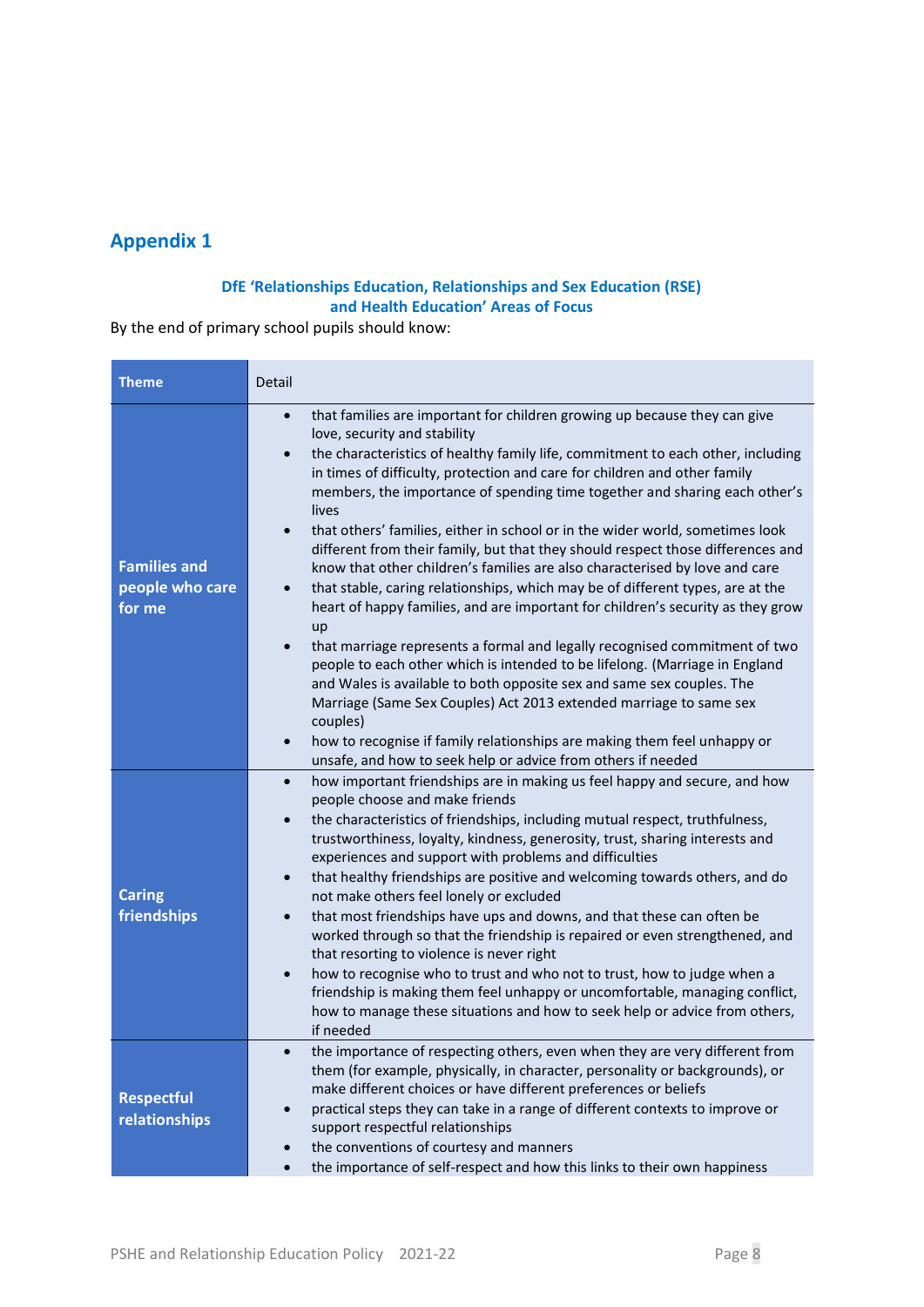|                                | that in school and in wider society they can expect to be treated with respect<br>by others, and that in turn they should show due respect to others, including<br>those in positions of authority<br>about different types of bullying (including cyberbullying), the impact of<br>$\bullet$<br>bullying, responsibilities of bystanders (primarily reporting bullying to an<br>adult) and how to get help<br>what a stereotype is, and how stereotypes can be unfair, negative or<br>$\bullet$<br>destructive<br>the importance of permission-seeking and giving in relationships with friends,<br>$\bullet$<br>peers and adults                                                                                                                                                                                                                                                                                                                                                                                               |
|--------------------------------|----------------------------------------------------------------------------------------------------------------------------------------------------------------------------------------------------------------------------------------------------------------------------------------------------------------------------------------------------------------------------------------------------------------------------------------------------------------------------------------------------------------------------------------------------------------------------------------------------------------------------------------------------------------------------------------------------------------------------------------------------------------------------------------------------------------------------------------------------------------------------------------------------------------------------------------------------------------------------------------------------------------------------------|
| <b>Online</b><br>relationships | that people sometimes behave differently online, including by pretending to<br>$\bullet$<br>be someone they are not<br>that the same principles apply to online relationships as to face-to face<br>$\bullet$<br>relationships, including the importance of respect for others online including<br>when we are anonymous<br>the rules and principles for keeping safe online, how to recognise risks,<br>$\bullet$<br>harmful content and contact, and how to report them<br>how to critically consider their online friendships and sources of information<br>$\bullet$<br>including awareness of the risks associated with people they have never met<br>how information and data is shared and used online.<br>$\bullet$                                                                                                                                                                                                                                                                                                      |
| <b>Being safe</b>              | what sorts of boundaries are appropriate in friendships with peers and others<br>$\bullet$<br>(including in a digital context)<br>about the concept of privacy and the implications of it for both children and<br>$\bullet$<br>adults; including that it is not always right to keep secrets if they relate to<br>being safe<br>that each person's body belongs to them, and the differences between<br>$\bullet$<br>appropriate and inappropriate or unsafe physical, and other, contact<br>how to respond safely and appropriately to adults they may encounter (in all<br>$\bullet$<br>contexts, including online) whom they do not know<br>how to recognise and report feelings of being unsafe or feeling bad about any<br>$\bullet$<br>adult<br>how to ask for advice or help for themselves or others, and to keep trying<br>$\bullet$<br>until they are heard<br>how to report concerns or abuse, and the vocabulary and confidence needed<br>to do so<br>where to get advice e.g. family, school and/or other sources. |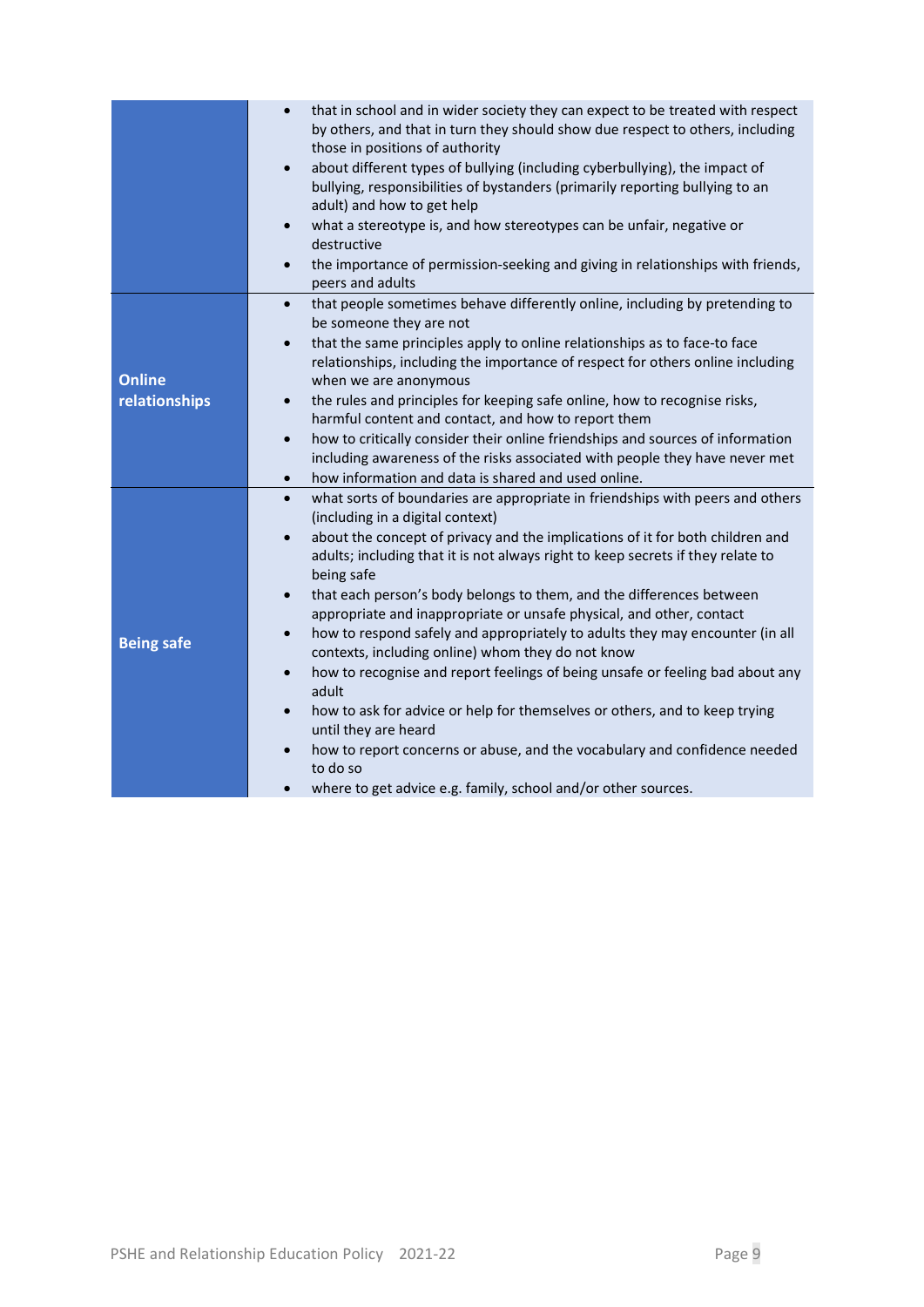## **Appendix 2**

# **Curriculum Provision – Scheme of Work – KAPOW Primary**

| <b>Foundation Stage - See Foundation Stage Framework</b> |                                                                                                                                                                                                                                                                                                                                                                            |                                                                                                                                                                                                                                                                                                                                                                         |
|----------------------------------------------------------|----------------------------------------------------------------------------------------------------------------------------------------------------------------------------------------------------------------------------------------------------------------------------------------------------------------------------------------------------------------------------|-------------------------------------------------------------------------------------------------------------------------------------------------------------------------------------------------------------------------------------------------------------------------------------------------------------------------------------------------------------------------|
|                                                          | Year 1                                                                                                                                                                                                                                                                                                                                                                     | Year 2                                                                                                                                                                                                                                                                                                                                                                  |
| Health and<br>wellbeing                                  | Appropriate contact<br>1.<br>Medication<br>2.<br>Wonderful me<br>3.<br>4. What am I like?<br>Ready for bed<br>5.<br>Relaxation<br>6.<br>Hand washing & personal<br>7.<br>hygiene<br>8. Sun safety<br>9. Allergies<br>10. People who help us stay<br>healthy                                                                                                                | <b>Experiencing different emotions</b><br>1.<br><b>Being active</b><br>2.<br>Relaxation<br>3.<br>Steps to success<br>4.<br>Growth mindset<br>5.<br><b>Healthy diet</b><br>6.<br>Dental health<br>7.<br>Appropriate contact<br>8.<br>Drug education<br>9.                                                                                                                |
| Relationships                                            | <b>Introduction to RSE</b><br>1.<br>What is family?<br>2.<br>3. What are friendships?<br>Family and friends help and<br>4.<br>support each other<br>5. Making friends<br>Friendship problems<br>6.<br><b>Healthy Friendships</b><br>7.                                                                                                                                     | Introduction to RSE<br>1.<br>Families offer stability and love<br>2.<br>Families are all different<br>3.<br><b>Managing friendships</b><br>4.<br><b>Unhappy friendships</b><br>5.<br>6. Valuing me<br>7. Manners & courtesy<br>8. Loss and change                                                                                                                       |
| Living in the<br>wider world                             | <b>Getting lost</b><br>1.<br>2.<br>Making a call to the emergency<br>services<br>3.<br>Asking for help<br>Safety at home<br>4.<br>People who help to keep us<br>5.<br>safe<br><b>Responsibility</b><br>6. Rules<br><b>Caring for others: Animals</b><br>7.<br>8. The needs of others<br><b>Community</b><br>9. Similar, yet different<br>10. Belonging<br><b>Democracy</b> | Road safety<br>1.<br>The Internet<br>2.<br>3.<br>Communicating - online<br>4. Secrets and surprises<br><b>Responsibility</b><br>5. Rules beyond school<br>6. Our school environment<br>7. Our local environment<br><b>Community</b><br>8. Job roles in our local community<br>9. Similar yet different: My local<br>community<br><b>Democracy</b><br>10. School Council |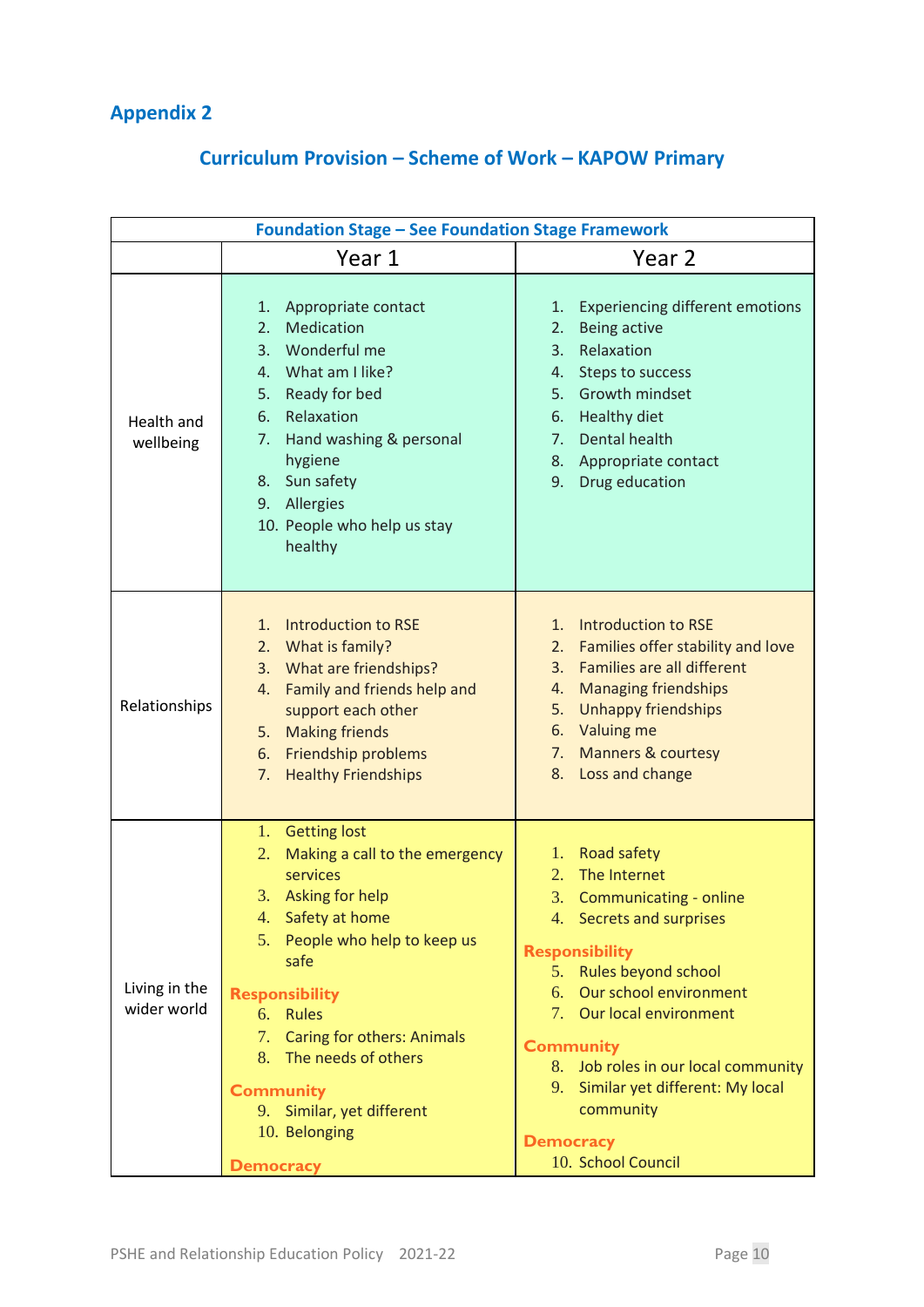| 11. Democratic decisions                                                                                                            | 11. Giving my opinion                                                                                               |
|-------------------------------------------------------------------------------------------------------------------------------------|---------------------------------------------------------------------------------------------------------------------|
| <b>Money</b><br>12. Introduction to money<br>13. Looking after money<br>14. Banks and building societies<br>15. Saving and spending | <b>Money</b><br>12. Where money comes from<br>13. Needs and wants<br>14. Wants and needs<br>15. Looking after money |
| <b>Career and aspirations</b><br>16. Jobs in school                                                                                 | <b>Career and aspirations</b><br>$16.$ Jobs                                                                         |

|                              | Year 3                                                                                                                                                                                                                                                                          | Year 4                                                                                                                                                                                                                                                                                                         |
|------------------------------|---------------------------------------------------------------------------------------------------------------------------------------------------------------------------------------------------------------------------------------------------------------------------------|----------------------------------------------------------------------------------------------------------------------------------------------------------------------------------------------------------------------------------------------------------------------------------------------------------------|
| Health and<br>wellbeing      | Basic first aid<br>L.<br>2.<br>Drugs, alcohol & tobacco<br>Keeping safe out and about<br>3.<br>My healthy diary<br>4.<br>5.<br>Relaxation<br>Who am I?<br>6.<br>7.<br>My superpowers<br>8.<br>Breaking down barriers<br>9.<br>Dental health                                     | Share aware<br>1.<br><b>Basic first aid</b><br>$2_{-}$<br>Privacy and secrecy<br>3.<br>The changing adolescent body<br>4.<br>(puberty)<br>Diet and dental health<br>5.<br>Visualisation<br>6.<br><b>Celebrating mistakes</b><br>7.<br>My role<br>8.<br>My happiness<br>9.<br>10. Emotions<br>11. Mental health |
| Relationships                | <b>Introduction to RSE</b><br>1.<br><b>Healthy families</b><br>2.<br>Friendships - conflict<br>3.<br><b>Effective communication</b><br>4.<br>Learning who to trust<br>5.<br><b>Respecting differences</b><br>6.<br>7.<br>Stereotyping                                           | <b>Introduction to RSE</b><br>1.<br><b>Respect &amp; manners</b><br>2.<br><b>Healthy friendships</b><br>3.<br>My behaviour<br>4.<br><b>Bullying</b><br>5.<br>Stereotypes<br>6.<br>Families in the wider world<br>7.<br>Loss and change<br>8.                                                                   |
| Living in the<br>wider world | Communicating safely online<br>1.<br>Online safety<br>2.<br>3. Fake emails<br><b>Responsibility</b><br>Rights of the child<br>4.<br><b>Rights and responsibilities</b><br>5.<br>6. Recycling<br><b>Community</b><br>7. Local community groups<br>8. Charity<br><b>Democracy</b> | <b>Online restrictions</b><br>1.<br>2. Consuming information online<br><b>Responsibility</b><br>3. What are human rights?<br>4. for the environment<br><b>Community</b><br>5. Community groups<br>6. Contributing<br>7. Diverse communities<br><b>Democracy</b><br>8. Local councillors                        |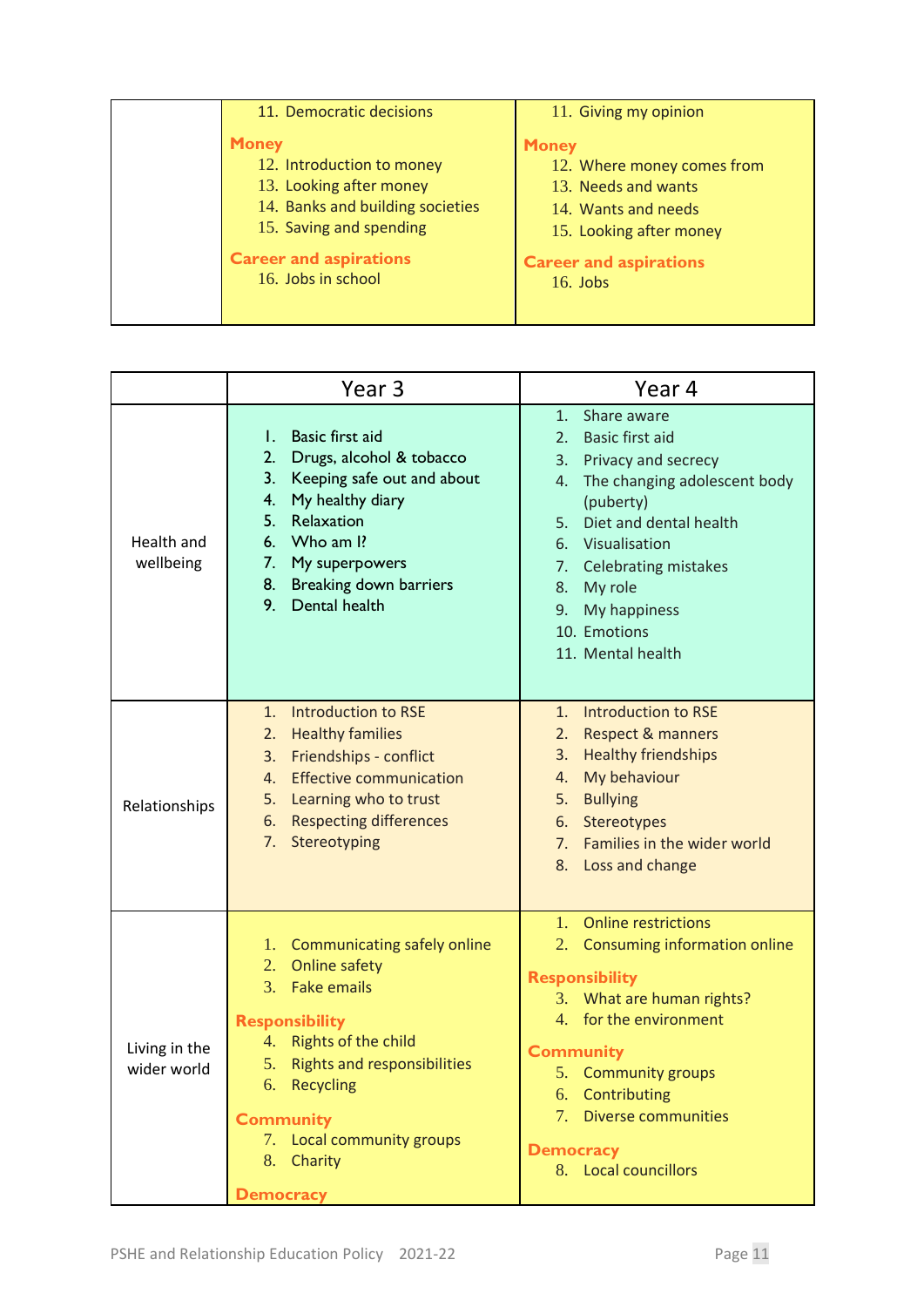| 9. Local democracy<br>10. Rules                                                                                                                                                                     | <b>Money</b><br>9. Spending choices/value for                                                                                                          |
|-----------------------------------------------------------------------------------------------------------------------------------------------------------------------------------------------------|--------------------------------------------------------------------------------------------------------------------------------------------------------|
| <b>Money</b><br>11. Ways of paying<br>12. Budgeting<br>13. How spending affects others<br>14. Impact of spending<br><b>Career and aspirations</b><br>15. Jobs and careers<br>16. Gender and careers | money<br>10. Keeping track of money<br>11. Looking after money<br><b>Career and aspirations</b><br>12. Influences on career choices<br>13. Jobs for me |

|                                | Year 5                                                                                                                                                                                                                                                                                                                                                                                                       | Year <sub>6</sub>                                                                                                                                                                                                                                                                                                                                                                                                                                                                                                                                                                                 |
|--------------------------------|--------------------------------------------------------------------------------------------------------------------------------------------------------------------------------------------------------------------------------------------------------------------------------------------------------------------------------------------------------------------------------------------------------------|---------------------------------------------------------------------------------------------------------------------------------------------------------------------------------------------------------------------------------------------------------------------------------------------------------------------------------------------------------------------------------------------------------------------------------------------------------------------------------------------------------------------------------------------------------------------------------------------------|
| <b>Health and</b><br>wellbeing | The changing adolescent<br>1.<br>body (puberty, including<br>menstruation) *THIS WILL<br><b>BE REPEATED IN YEAR 6</b><br>DUE TO IT BEING NEW IN<br>YEAR 5 Autumn 21<br>2. First aid<br>3. Drug education<br>4. Relaxation<br>The importance of rest<br>5.<br><b>Embracing failure</b><br>6.<br>Going for goals<br>7.<br>Taking responsibility for my<br>8.<br>feelings<br>9. Healthy meals<br>10. Sun safety | The changing adolescent body<br>1.<br>(puberty, including menstruation)<br>*THIS WILL BE REPEATED IN YEAR 6<br>DUE TO IT BEING NEW IN YEAR 5<br>Autumn 21<br>2. Drugs alcohol & tobacco<br>3. First aid<br>4. The changing adolescent body<br>(puberty,<br>conception, birth)<br>5. What can I be?<br><b>Mindfulness</b><br>6.<br>7. Taking responsibility for my health<br>Resilience toolkit<br>8.<br>Immunisation<br>9.<br>10. Health concerns<br>11. Creating habits<br>12. The effects of technology on health<br>13. What is identity<br>14. Gender identity<br>15. Identity and body image |
| Relationships                  | Introduction to RSE<br>1.<br>2. Build a friend<br>3. Resolving conflict<br><b>Respecting myself</b><br>4.<br>5.<br><b>Family life</b><br><b>Bullying</b><br>6.                                                                                                                                                                                                                                               | Introduction to RSE<br>1.<br>2.<br>Respect<br>3.<br>Developing respectful relationships<br>Stereotypes<br>4.<br>5. Bullying<br>6.<br>Being me<br>7. Loss and change                                                                                                                                                                                                                                                                                                                                                                                                                               |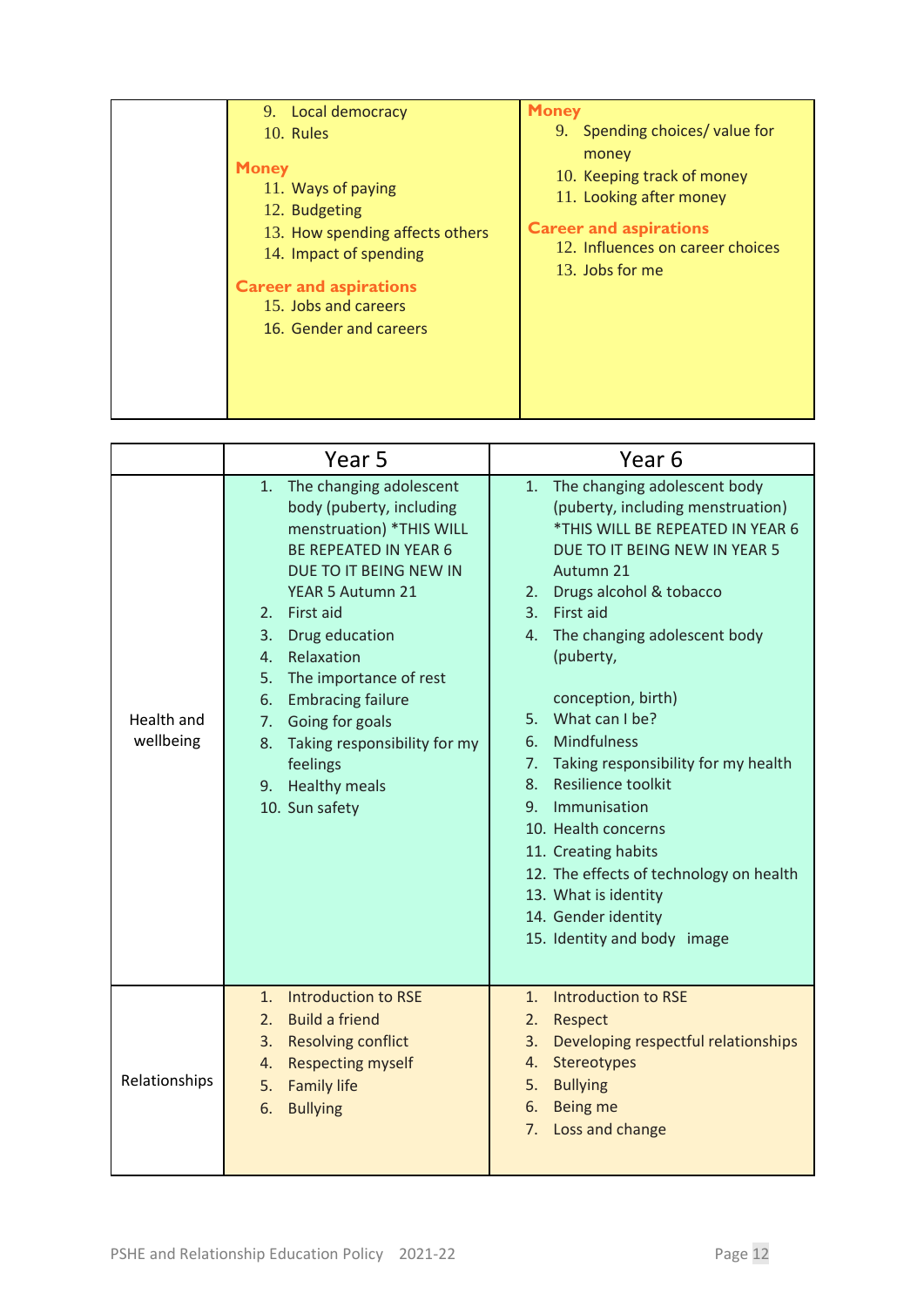| Living in the<br>wider world | 1. Online friendships<br>2.<br>Identifying online dangers<br><b>Responsibility</b><br>3. Breaking the law<br>4. Rights and responsibilities<br>5. Protecting the planet<br><b>Community</b><br>6. Contributing to the<br>community<br>7. Pressure groups<br><b>Democracy</b><br>8. Parliament<br><b>Money</b><br>9. Borrowing<br>10. Income and expenditure<br>11. Risks with money<br>12. Prioritising spending<br><b>Career and aspirations</b><br>13. Stereotypes in the<br>workplace | 1. Critical digital consumers<br>Social media<br>2.<br><b>Responsibility</b><br>3. Human rights<br>4. choices and the environment<br>5. Caring for others<br><b>Community</b><br>6. Prejudice and discrimination<br>7. Valuing diversity<br><b>Democracy</b><br>8. National democracy<br><b>Money</b><br>9. Attitudes to money<br>10. Keeping money safe<br>11. Gambling<br><b>Career and aspirations</b><br>12. What jobs are available<br>13. Career routes |
|------------------------------|------------------------------------------------------------------------------------------------------------------------------------------------------------------------------------------------------------------------------------------------------------------------------------------------------------------------------------------------------------------------------------------------------------------------------------------------------------------------------------------|---------------------------------------------------------------------------------------------------------------------------------------------------------------------------------------------------------------------------------------------------------------------------------------------------------------------------------------------------------------------------------------------------------------------------------------------------------------|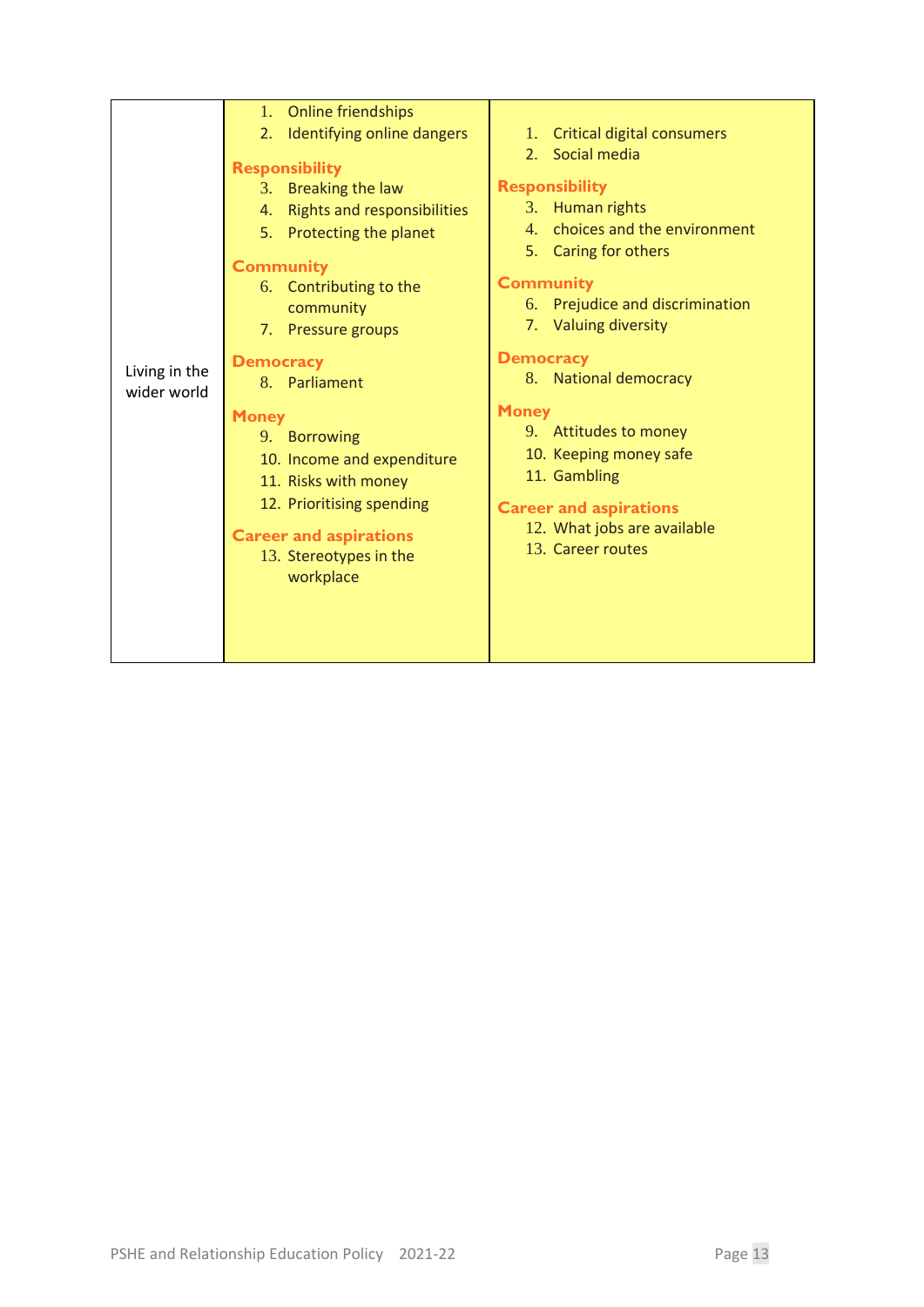## *Appendix 3*

*Key Vocabulary used across the PSHE and Relationships curriculum (Year 1-6)* 

| Year 1 | <b>Key Vocabulary used</b>          |                         |
|--------|-------------------------------------|-------------------------|
|        | Accident                            | <b>Medicine</b>         |
|        | Allergy                             | Pet                     |
|        | <b>Banks and building societies</b> | <b>Physical contact</b> |
|        | <b>Behaviour</b>                    | Polite                  |
|        | Care                                | Problem                 |
|        | Cash                                | <b>Qualities</b>        |
|        | Democracy                           | Relax                   |
|        | <b>Different</b>                    | Respect                 |
|        | <b>Drug</b>                         | Responsibility          |
|        | Earn                                | Role                    |
|        | Emergency                           | Rule                    |
|        | <b>Emotions</b>                     | Save                    |
|        | Fair                                | Similar                 |
|        | Family                              | Skill                   |
|        | <b>Feelings</b>                     | Spend                   |
|        | Friend                              | Stereotype              |
|        | Friendly                            | <b>Trust</b>            |
|        | Germs                               | Unique                  |
|        | <b>Hazards</b>                      | Value                   |
|        | Ill (poorly)                        | Vote                    |
|        |                                     |                         |

| Year <sub>2</sub> | <b>Key Vocabulary used</b> |                   |
|-------------------|----------------------------|-------------------|
|                   | <b>Coins</b>               | <b>Need</b>       |
|                   | <b>Diet</b>                | <b>Notes</b>      |
|                   | Exercise                   | Priority          |
|                   | Election                   | Opinion           |
|                   | Environment                | Relaxation        |
|                   | Friendship                 | Rule              |
|                   | Goal                       | Physical activity |
|                   | <b>Growth mindset</b>      | <b>Notes</b>      |
|                   | <b>Healthy</b>             | School council    |
|                   | Identity                   | Skill             |
|                   | Job                        | <b>Strengths</b>  |
|                   | Love                       | Volunteer         |
|                   | <b>Manners</b>             | Vote              |
|                   |                            | Want              |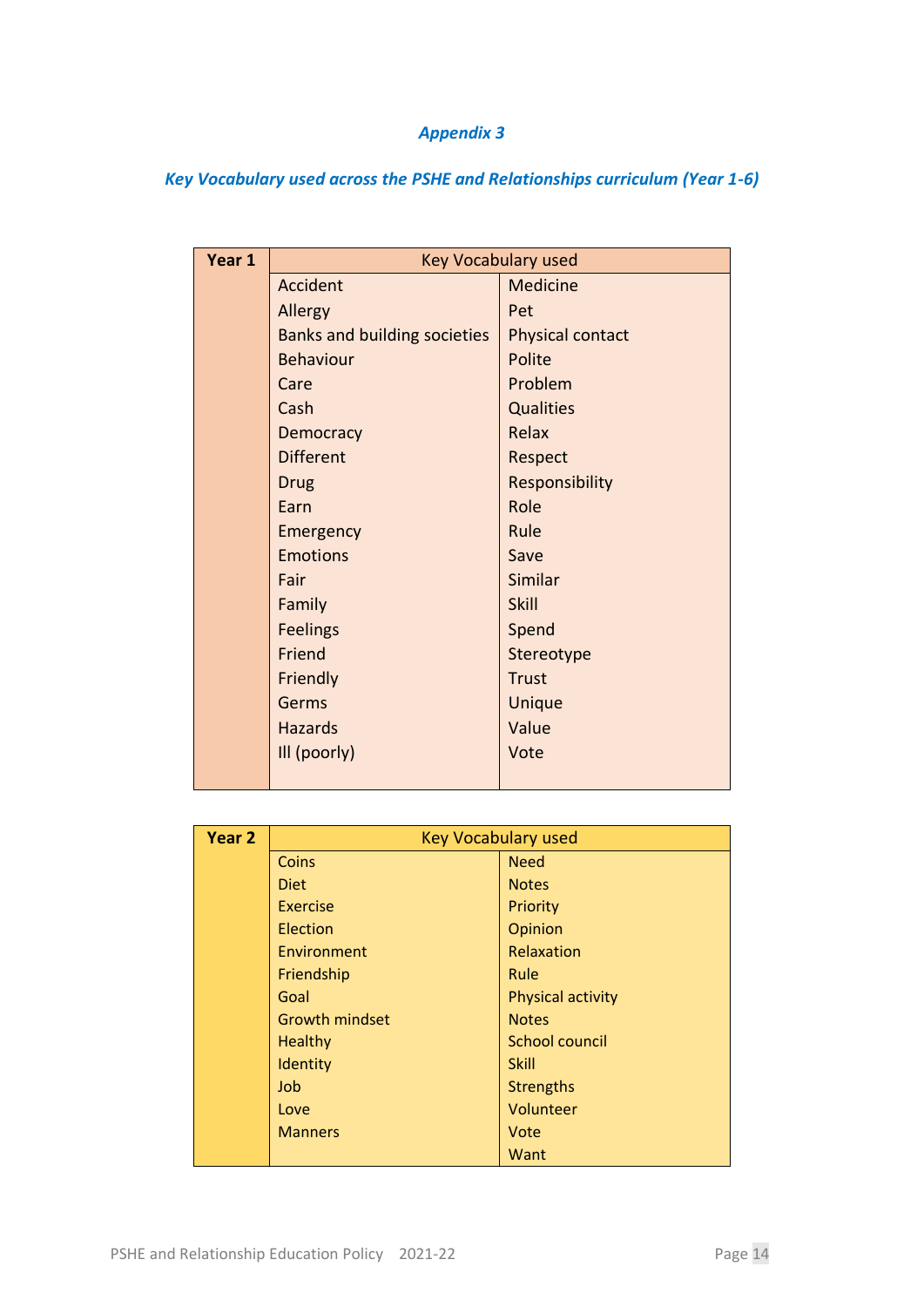| Year <sub>3</sub> | Key Vocabulary used |                          |  |
|-------------------|---------------------|--------------------------|--|
|                   | Alone               | Identity                 |  |
|                   | <b>Balance</b>      | Law                      |  |
|                   | <b>Barriers</b>     | Lonely                   |  |
|                   | <b>Belonging</b>    | Open question            |  |
|                   | <b>Budget</b>       | Qualification            |  |
|                   | <b>Bullying</b>     | Recycling                |  |
|                   | Charity             | Resilience               |  |
|                   | Communication       | Similar                  |  |
|                   | Community           | Solve                    |  |
|                   | Council             | Stereotype               |  |
|                   | Councillor          | Stretch                  |  |
|                   | Empathy             | Sympathy                 |  |
|                   | Expense             | <b>Trust</b>             |  |
|                   | Feeling             | <b>United Nations/UN</b> |  |
|                   | Human rights        |                          |  |
|                   |                     |                          |  |

| Year 4 | Key Vocabulary used   |                      |  |
|--------|-----------------------|----------------------|--|
|        | Act of kindness       | Fluoride             |  |
|        | Age restriction       | Genitals             |  |
|        | Asthma                | Law                  |  |
|        | Authority             | Local government     |  |
|        | <b>Bank balance</b>   | <b>Mental health</b> |  |
|        | <b>Bank statement</b> | Negative emotions    |  |
|        | <b>Bereavement</b>    | Permission           |  |
|        | <b>Boundaries</b>     | Positive emotions    |  |
|        | <b>Breasts</b>        | Protect              |  |
|        | <b>Bystander</b>      | Puberty              |  |
|        | Cabinet               | Public               |  |
|        | Career                | Reuse                |  |
|        | Council officer       | <b>Tobacco</b>       |  |
|        | Debit card            | <b>Visualise</b>     |  |
|        | Diversity             |                      |  |
|        |                       |                      |  |